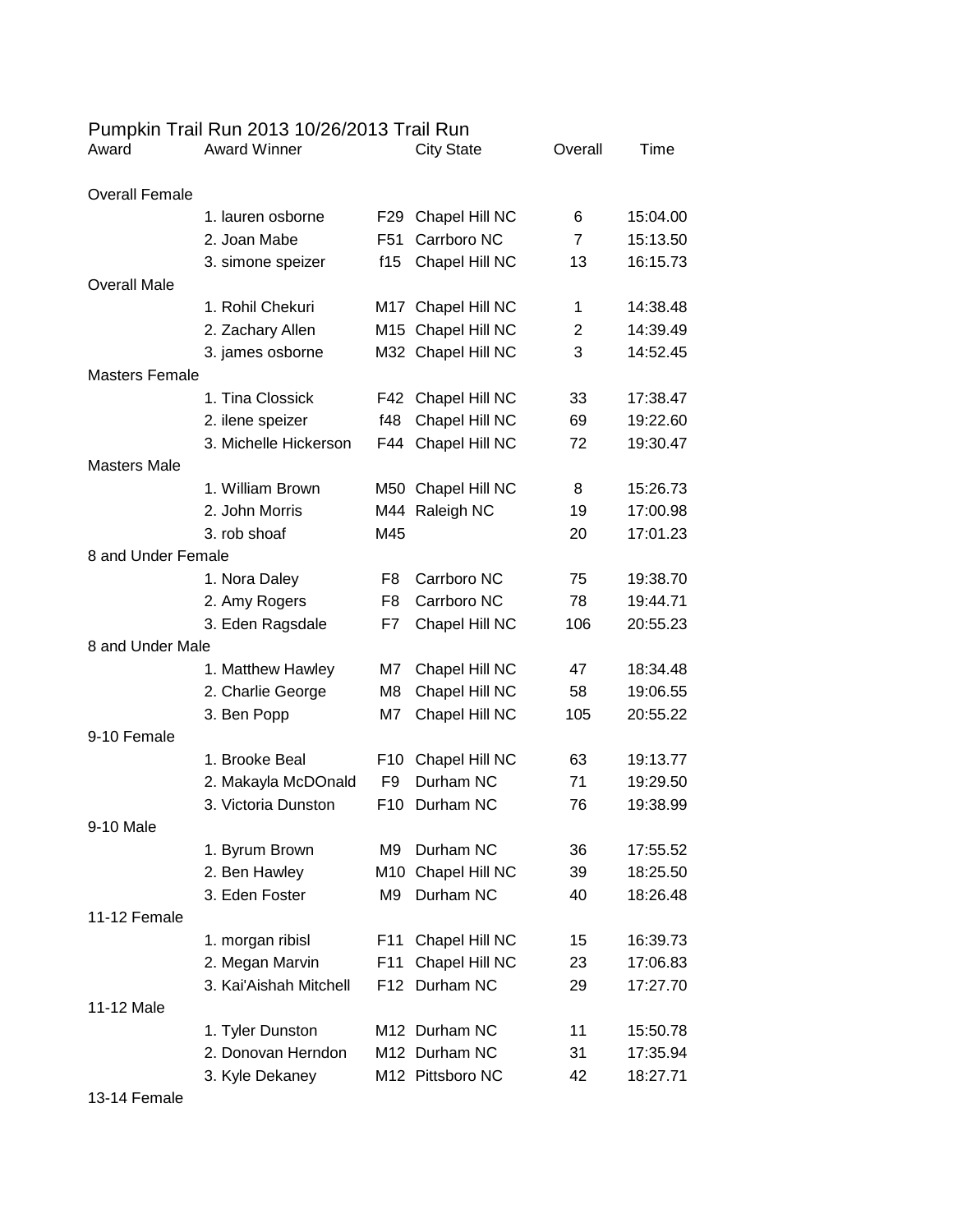|                     | 1. Paige Hathaway         |       | F13 Durham NC      | 14  | 16:34.70 |
|---------------------|---------------------------|-------|--------------------|-----|----------|
|                     | 2. dorien alexis          | f14   | Chapel Hill NC     | 38  | 18:23.63 |
|                     | 3. Natalie Hickerson      |       | F13 Chapel Hill NC | 57  | 19:02.21 |
| 13-14 Male          |                           |       |                    |     |          |
|                     | 1. Neil Mosca             |       | M13 Durham NC      | 9   | 15:27.85 |
|                     | 2. Nathan Bell            |       | M14 Durham NC      | 12  | 16:13.50 |
|                     | 3. Michael Rupprecht      |       | M14 Durham NC      | 34  | 17:39.52 |
| 15-19 Female        |                           |       |                    |     |          |
|                     | 1. MORGAN MANN            |       | F16 Chapel Hill NC | 22  | 17:06.71 |
|                     | 2. Ryan Hussey            |       | F18 Durham NC      | 50  | 18:47.06 |
|                     | 3. Jasmine Cofield        |       | F15 Durham NC      | 74  | 19:35.57 |
| 15-19 Male          |                           |       |                    |     |          |
|                     | 1. Jake Krzyzewski        |       | M16 Chapel Hill NC | 4   | 14:55.98 |
|                     | 2. Jalen Drayton          |       | M15 Durham NC      | 5   | 14:58.94 |
|                     | 3. Lucas Tax              |       | M16 Chapel Hill NC | 16  | 16:44.96 |
| 20-29 Female        |                           |       |                    |     |          |
|                     | 1. Cassandra Rowe         |       | F26 Carrboro NC    | 18  | 16:54.48 |
|                     | 2. Ashley Marshall        | F26 I | Chapel Hill NC     | 32  | 17:37.20 |
| 20-29 Male          |                           |       |                    |     |          |
|                     | 1. Rashad Wilkerson       |       | M22 Chapel Hill NC | 17  | 16:46.43 |
|                     | 2. Josh Biehl             |       | M27 Apex NC        | 65  | 19:18.95 |
| 30-39 Female        |                           |       |                    |     |          |
|                     | 1. Ellen Eischen          |       | F33 Carrboro NC    | 77  | 19:40.45 |
|                     | 2. Claire George          |       | F38 Chapel Hill NC | 95  | 20:29.17 |
| 30-39 Male          |                           |       |                    |     |          |
|                     | 1. Jason Gayton           |       | M37 Chapel Hill NC | 10  | 15:41.49 |
|                     | 2. John Perry             |       | M32 Chapel Hill NC | 24  | 17:08.25 |
| 40-49 Female        |                           |       |                    |     |          |
|                     | 1. catherine belitsky     | f49   | Carrboro NC        | 82  | 19:59.48 |
|                     | 2. Deb Reisinger          | F44   | Chapel Hill NC     | 92  | 20:24.21 |
| 40-49 Male          |                           |       |                    |     |          |
|                     | 1. Abraham Palmer         |       | M42 Chapel Hill NC | 26  | 17:12.21 |
|                     | 2. James Easthom          |       | m49 Chapel Hill NC | 27  | 17:21.23 |
| 50-59 Female        |                           |       |                    |     |          |
|                     | 1. Grace Taylor           |       | F53 Chapel Hill NC | 114 | 21:14.95 |
|                     | 2. Kathy Gest             |       | F50 Chapel Hill NC | 268 | 31:06.44 |
| 50-59 Male          |                           |       |                    |     |          |
|                     | 1. Tom Hoerger            |       | M54 Chapel Hill NC | 21  | 17:03.60 |
|                     | 2. Stephen Lockhart       |       | M51 Chapel Hill NC | 37  | 18:18.68 |
| 60 and Above Female |                           |       |                    |     |          |
|                     | 1. ***** Unassigned ***** |       |                    |     |          |
|                     | 2. ***** Unassigned ***** |       |                    |     |          |
| 60 and Above Male   |                           |       |                    |     |          |
|                     | 1. Jay Smith              |       | M64 Chapel Hill NC | 30  | 17:33.73 |